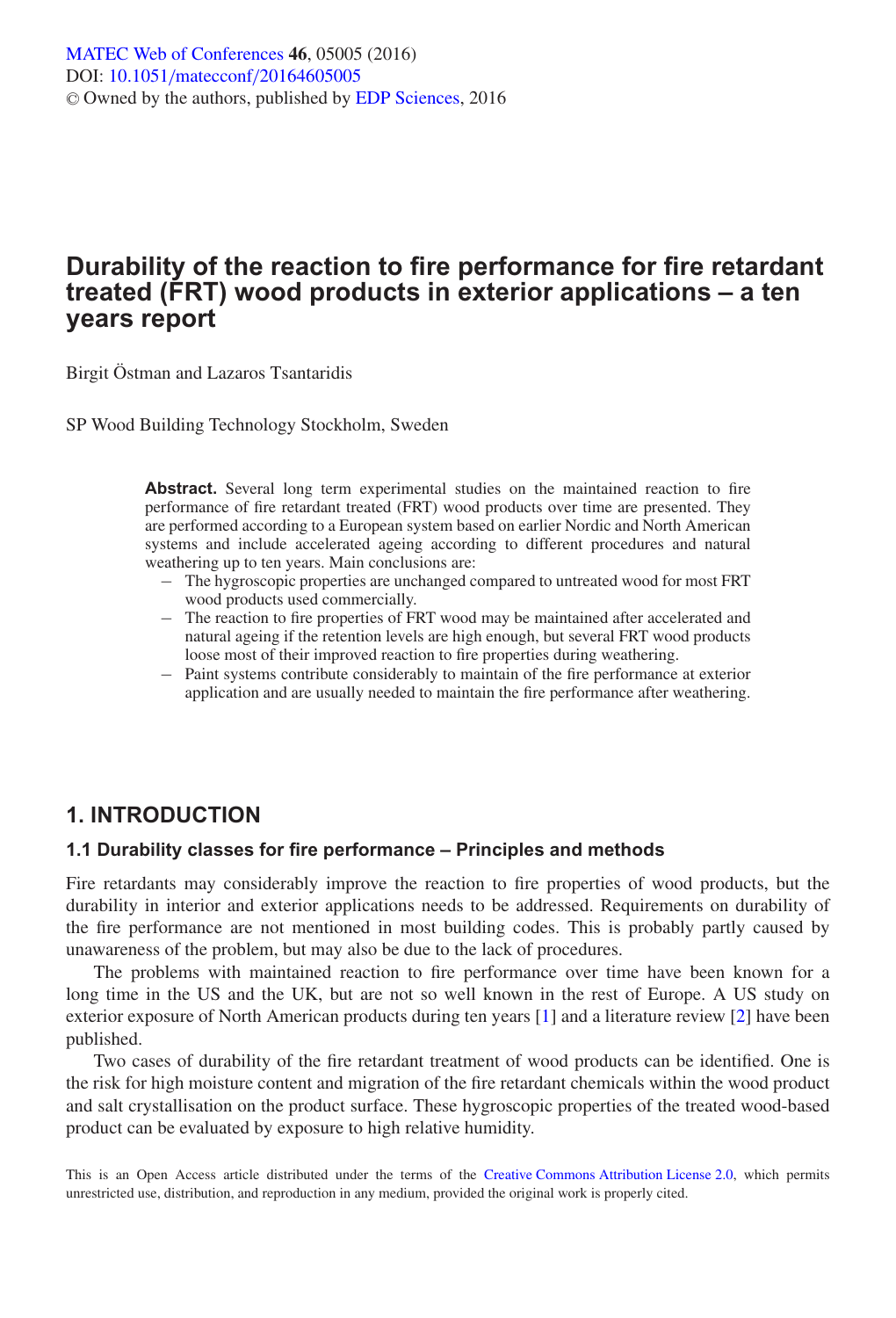#### MATEC Web of Conferences

| <b>DRF</b> class      | Intended use                       | <b>Fire class</b>      | Performance requirements for different end uses  |                                            |  |
|-----------------------|------------------------------------|------------------------|--------------------------------------------------|--------------------------------------------|--|
|                       |                                    | <b>Initial</b>         | <b>Hygroscopic properties</b>                    | Fire performance after<br>weather exposure |  |
| ST                    | Short term                         | Relevant fire<br>class |                                                  |                                            |  |
| <b>ALL</b>            | Interior, dry<br>applications      | $ ^{\prime\prime}$ $-$ | Limited moisture content<br>Minimum visible salt |                                            |  |
| $\sum_{\text{NT } 2}$ | Interior,<br>humid<br>applications | $\omega$ !! $\omega$ . | Limited moisture content<br>Minimum visible salt |                                            |  |
| EX'                   | Exterior<br>applications           | . " .                  | $\overline{\phantom{a}}$                         | Maintained fire<br>performance             |  |

| Table 1. Requirements for DRF classes of FRT wood products according to CEN/TS 15912 [3]. |  |  |  |  |
|-------------------------------------------------------------------------------------------|--|--|--|--|
|                                                                                           |  |  |  |  |

Further details are given in CEN/TS 15912.

The other case is the risk for decreased fire performance due to loss of the fire retardant chemicals by leaching or other mechanisms. This case is mainly for exterior applications, e.g. as façade claddings. Maintained fire performance over time has to be verified.

A European system with Durability of Reaction to Fire performance (DRF) classes has been developed in order to guide the potential users to find suitable FRT wood products [\[3](#page-8-2)], see Table 1. The system is based on a North American system [\[4](#page-8-3), [5](#page-8-4)] and a previous Nordic system [\[6](#page-8-5)[–8](#page-9-0)]. It consists of a classification system for the properties over time of FRT wood and suitable test procedures.

The technical specification CEN/TS 15912 is currently being transformed to a full European standard. This paper is an extended version of an earlier paper [\[9\]](#page-9-1) and includes more products and test data.

The relevant fire class shall be verified according to EN or IMO systems [\[10,](#page-9-2) [11](#page-9-3)]. Maintained fire performance after weather exposure shall be verified according to ISO 5660 [\[12\]](#page-9-4) or the European system [\[10\]](#page-9-2).

## **2. EXPERIMENTAL STUDY**

### **2.1 Hygroscopic properties**

The hygroscopic properties of wood products have been determined according to [\[7](#page-9-5)] or the equivalent [\[3\]](#page-8-2). The method includes calculation of equilibrium moisture content at two climates, 50% RH at 23  $\degree$ C and 90% RH at 27  $\degree$ C. The requirement for DRF class INT is moisture content below 30% in the humid climate. Untreated wood has moisture content below  $20\%$  in that climate. In addition, possible salt crystallisation at the wood surface and exudation of liquid in the wet climate is observed.

### **2.2 Accelerated and natural weathering**

For DRF class EXT, the durability of the fire performance at exterior applications has been studied by accelerated ageing according to [\[8\]](#page-9-0) or the equivalent [\[3\]](#page-8-2). Both Method A, i e exposure to 12 one-week cycles of simulated rain and drying and Method B, i e exposure to 6 one-week cycles of which also includes UV radiation have been used.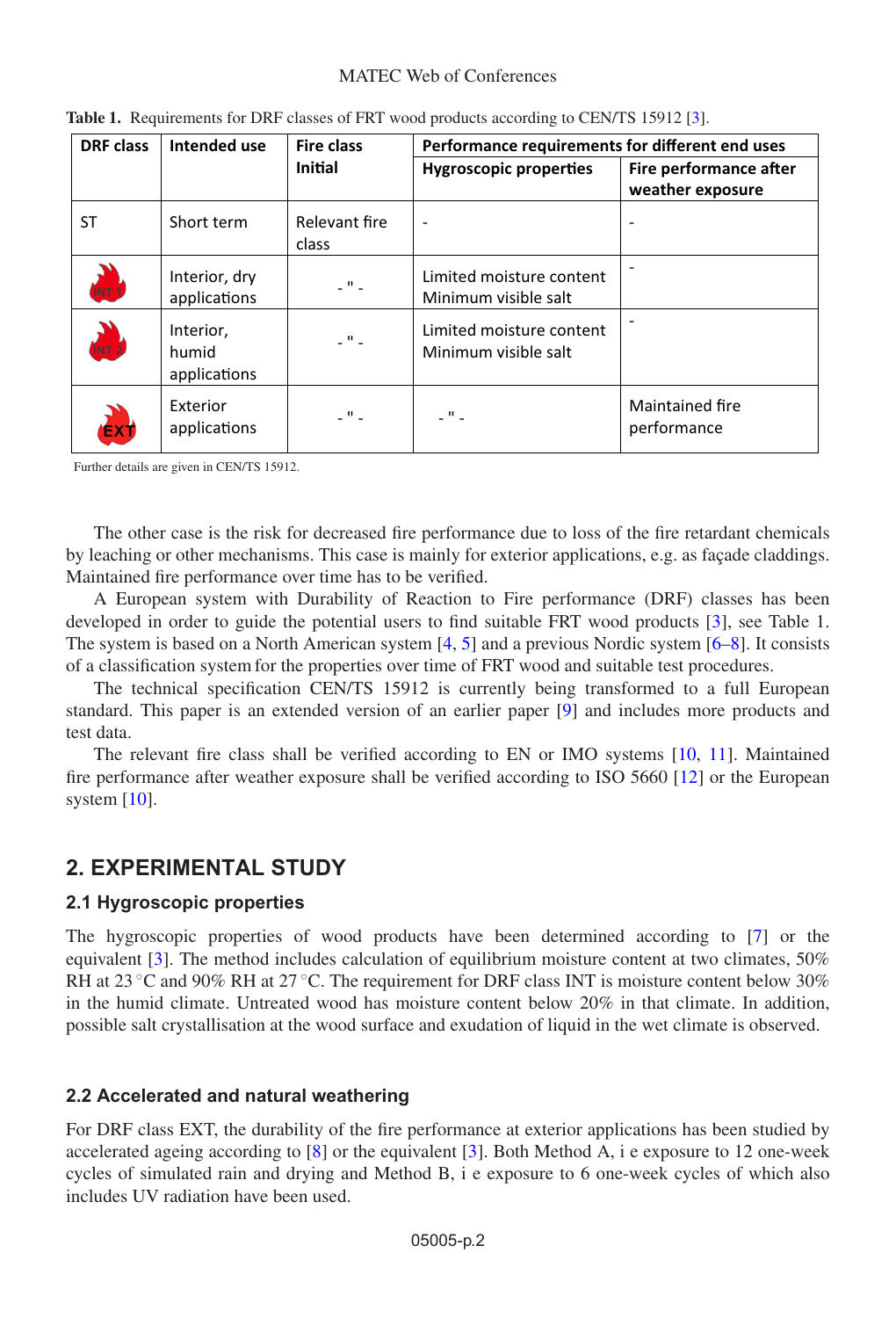<span id="page-2-0"></span>

**Figure 1.** Natural weathering field in Stockholm.

Natural field exposure has been performed with wood panels facing south, both at vertical (90 $\degree$ ) and at 45◦ slope. In both cases the rear sides of the panels were open. The test field is in the Stockholm area, Sweden, see Figure [1.](#page-2-0) Results are presented for 1, 2, 3, 5 and 10 years.

### **2.3 Fire performance**

The reaction to fire performance has been determined according to ISO 5660 [\[12\]](#page-9-4) at  $50 \,\mathrm{kW/m^2}$ . Duplicate tests have been run in most cases and the repeatability was very good. The time to flashover in the room corner test has been predicted [\[13](#page-9-6)].

### **2.4 Mass loss during accelerated and natural weathering**

The weight of the FRT wood panels has been measured after conditioning at 50% RH at 23 °C, both initially and after the weathering procedures and is expressed in percentage of the total panel weight.

# **3. WOOD PRODUCTS TESTED**

The wood products tested are all wood panelling products, mainly spruce, vacuum pressure impregnated with different fire retardant chemicals. Untreated wood panelling has been used as reference. The initial reaction to fire performance for the FRT wood products has been determined or estimated to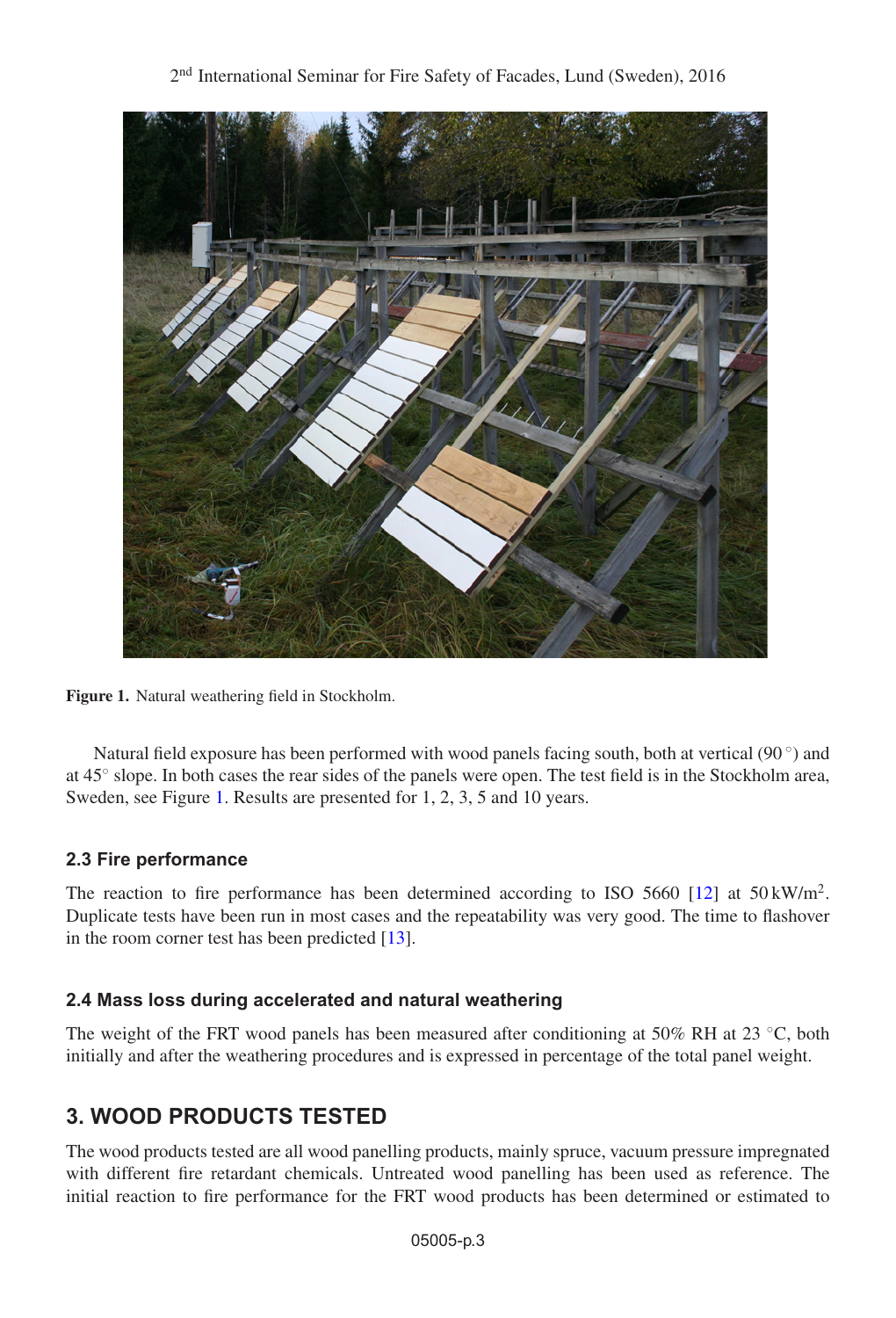| <b>FR</b> | Mean FR           | Thick-ness | Width | Approximate initial | Type of panel             |
|-----------|-------------------|------------|-------|---------------------|---------------------------|
| ID        | kg/m <sup>3</sup> | mт         | mm    | density $kg/m3$     |                           |
| $\Omega$  |                   |            |       |                     | Tongue and groove         |
|           |                   |            |       |                     | with notched rear side    |
| X         | $25 - 60$         | 20         | 135   | 540                 | $\mathbf{H}$<br>- -       |
| Y         | $45 - 110$        | 20         | 135   | 510                 | п.                        |
| ZA        | $95 - 190$        | 22         | 130   | 690                 | Tongue and groove         |
| <b>ZG</b> | 170               | 22         | 130   | 660                 | Tongue and groove,        |
|           |                   |            |       |                     | factory primed            |
| VF        | $70 - 140$        | 20         | 135   | 520                 | Tongue and groove         |
|           |                   |            |       |                     | with notched rear side    |
| CI        | na                | 21         | 145   | 410                 | Panel with straight edges |
| CМ        | na                | 22         | 150   | 470                 |                           |

<span id="page-3-0"></span>**Table 2.** Commercial FRT wood products.

<span id="page-3-1"></span>**Table 3.** Development FRT wood products.

| FR                     | $FR\ kg/m^3$ | <b>Thickness</b> | Width | Approximate initial | Type of panel             |
|------------------------|--------------|------------------|-------|---------------------|---------------------------|
| ID                     | $\ast$       | mm               | mm    | density $kg/m3$     |                           |
|                        | –            | 20               | 100   | 540                 | Panel with straight edges |
| BS                     | $107 - 347$  | 20               | 100   | 640-830             | -"-                       |
| FP                     | $71 - 228$   | 20               | 100   | 570-670             | -"-                       |
| DQ                     | 89-290       | 20               | 100   | 570-875             | -"-                       |
| ΒH                     | $87 - 236$   | 20               | 100   | 635-790             | -"-                       |
| МA                     | 216          | 20               | 100   | 585                 | -"-                       |
| SI                     | 84-368       | 20               | 100   | $625 - 850$         | $^{\prime\prime}$<br>- -  |
| FF                     | $92 - 169$   | 20               | 100   | 647-657             | Ŧ<br>- -                  |
| PhF                    | 413-667      | 20               | 100   | 826-1007            | π                         |
| $BZ-15$                | $78 - 282$   | 20               | 100   | 470-520             | -"-                       |
| $BZ-40$                | $67 - 191$   | 20               | 100   | 469-558             | -"-                       |
| $BZ-30$                | $75 - 229$   | 20               | 100   | 531-544             | -"-                       |
| NF                     | 115-206      | 20               | 100   | 541-711             | -"-                       |
| AF                     | $120 - 251$  | 20               | 100   | 560-677             | $\blacksquare$<br>- -     |
| DF                     | 125-556      | 20               | 100   | 629-1152            | $\mathbf{H}$<br>- -       |
| LG                     | 114-536      | 20               | 100   | 614-673             | π<br>- -                  |
| $\overline{\text{NS}}$ | 139-619      | 20               | 100   | 549-680             | π<br>- -                  |

\* Three retention levels per FR chemical, the range is given in the table.

be equivalent to class B or at least class C according to the Euroclass system [\[10\]](#page-9-2). Untreated wood is Euroclass D. These data have been used as reference for the fire performance after weathering.

Two main sets of wood products have been studied, one set of commercial FRT wood products X, Y, Z, CI and CM intended for exterior application, a former commercial product VF, and another set of development products [\[14](#page-9-7)]. All are wood panels impregnated with fire retardants to different levels of retention, see Tables [2](#page-3-0) and [3.](#page-3-1)

The size of the specimen for ageing may have some influence on the effects of ageing due to edge effects. 800 mm long specimen were found to be superior to shorter specimen in a pre-study [\[15](#page-9-8)] and have then been used together with edge seals both at accelerated and natural exposure. After the exposures the panels have been cut in a systematic way (with test pieces at the same position from the panels to secure consistency) and used for fire and other tests.

#### **3.1 Paint systems**

Paint systems are usually needed to maintain the fire performance properties of FRT wood products for exterior applications. Four different paint systems have been used, see Table [4.](#page-4-0) The panels for weathering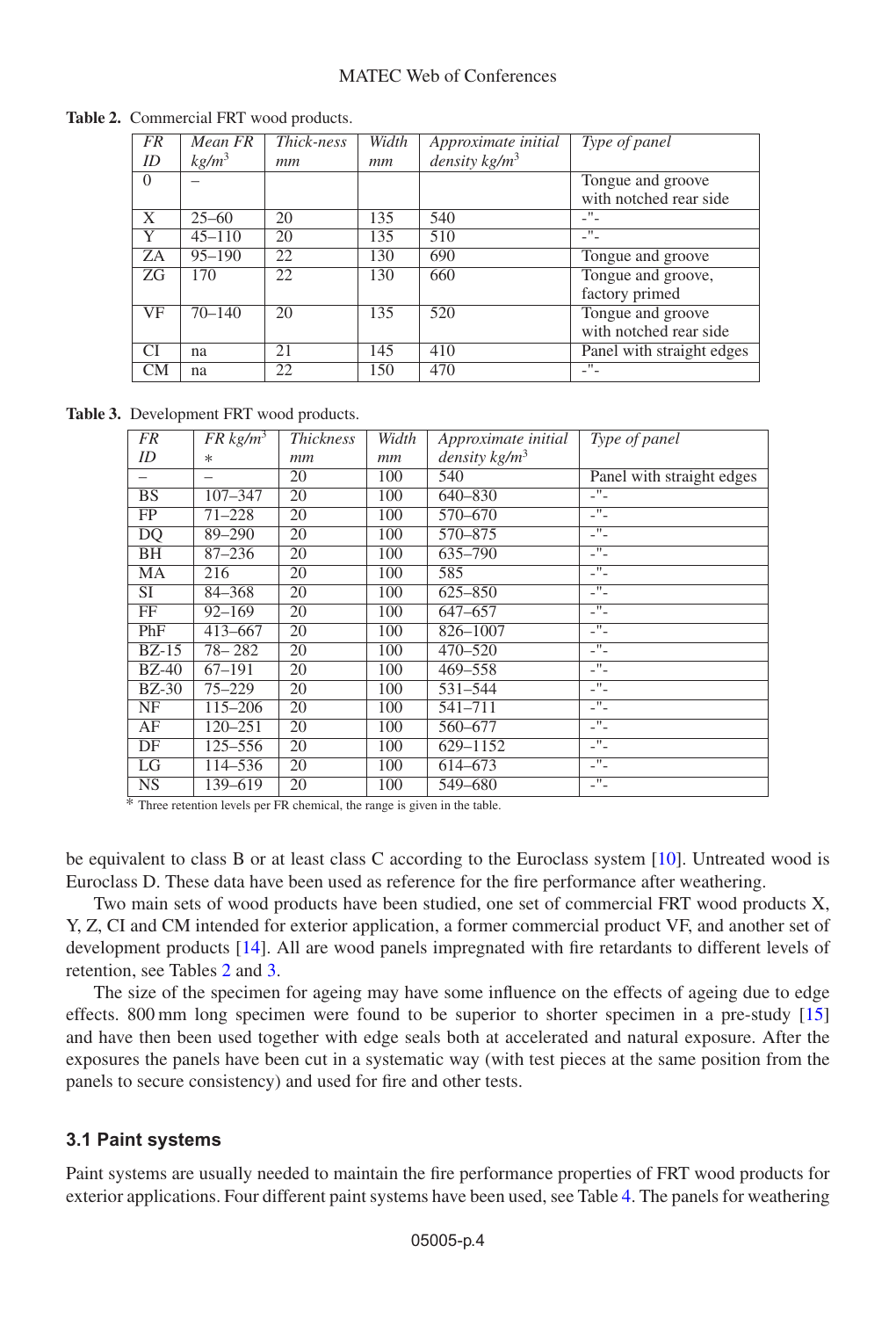#### 2nd International Seminar for Fire Safety of Facades, Lund (Sweden), 2016

| Paint  | Paint type  | Number of | Total amount   | <i>Comments</i>                                 |
|--------|-------------|-----------|----------------|-------------------------------------------------|
|        |             |           |                |                                                 |
| number |             | coats     | $g/m^2$        |                                                 |
|        | Alkyd       | $4*$      | $530 - 650$ ** | 1 coat primer oil, 1 coat alkyd primer, 2 alkyd |
|        |             |           |                | top coats (all products solvent borne)          |
|        | Red paint   |           | 200            | Swedish red paint (water based)                 |
| 4      | Linseed oil |           | $400 - 550$ ** | 2 coats with diluted paint, 30 and 15% resp,    |
|        |             |           |                | 1 top coat of undiluted paint                   |
|        | Wood oil    |           | $180 - 200$ ** | Pigmented oil                                   |

<span id="page-4-0"></span>**Table 4.** Paint systems used.

 $\overline{\text{N}}$  Only 2 top coats on factory primed panel, total amount 250 g/m<sup>2</sup>;

\*\* The higher amount on panel type Z

<span id="page-4-1"></span>

**Figure 2.** Moisture content at high RH vs retention for FR chemicals and for untreated pine sapwood.

were 800 mm long and edge sealed, first with an alkyd solvent borne primer and then with a thick coat of a silicone sealer.

## **4. HYGROSCOPIC PROPERTIES**

The hygroscopic properties expressed as moisture content at higher relative humidity according to [\[3](#page-8-2)] of FR treatments as a function of the retention level are illustrated in Fig. [2.](#page-4-1) The moisture content is unchanged compared to untreated wood for several FRT wood products.

It is evident from the test data that the moisture content may increase with increased amount of fire retardant chemical added. It is thus important to optimise the FR content not only from an economical point of view, but also to reach the intended fire performance with a safety margin to maintain the fire performance during service life of the product and not jeopardizing the moisture resistance.

## **5. COMPARISONS OF REACTION TO FIRE PERFORMANCE**

The reaction to fire performance has been determined in the cone calorimeter ISO 5660 [\[12](#page-9-4)] at  $50 \text{ kW/m}^2$ . All results for the initial reaction to fire performance and after accelerated ageing and natural weathering are summarised and compared in Figs. [3–](#page-5-0)[6.](#page-7-0) The comparison is based on predicted time to flashover [\[13\]](#page-9-6). Several products exhibit high initial reaction to fire performance, but it may be reduced over time during both accelerated and natural weathering.

Comparison of natural weathering exposures at vertical (90◦) and at 45◦ slope is presented in Fig. [4.](#page-6-0) No major difference can be observed.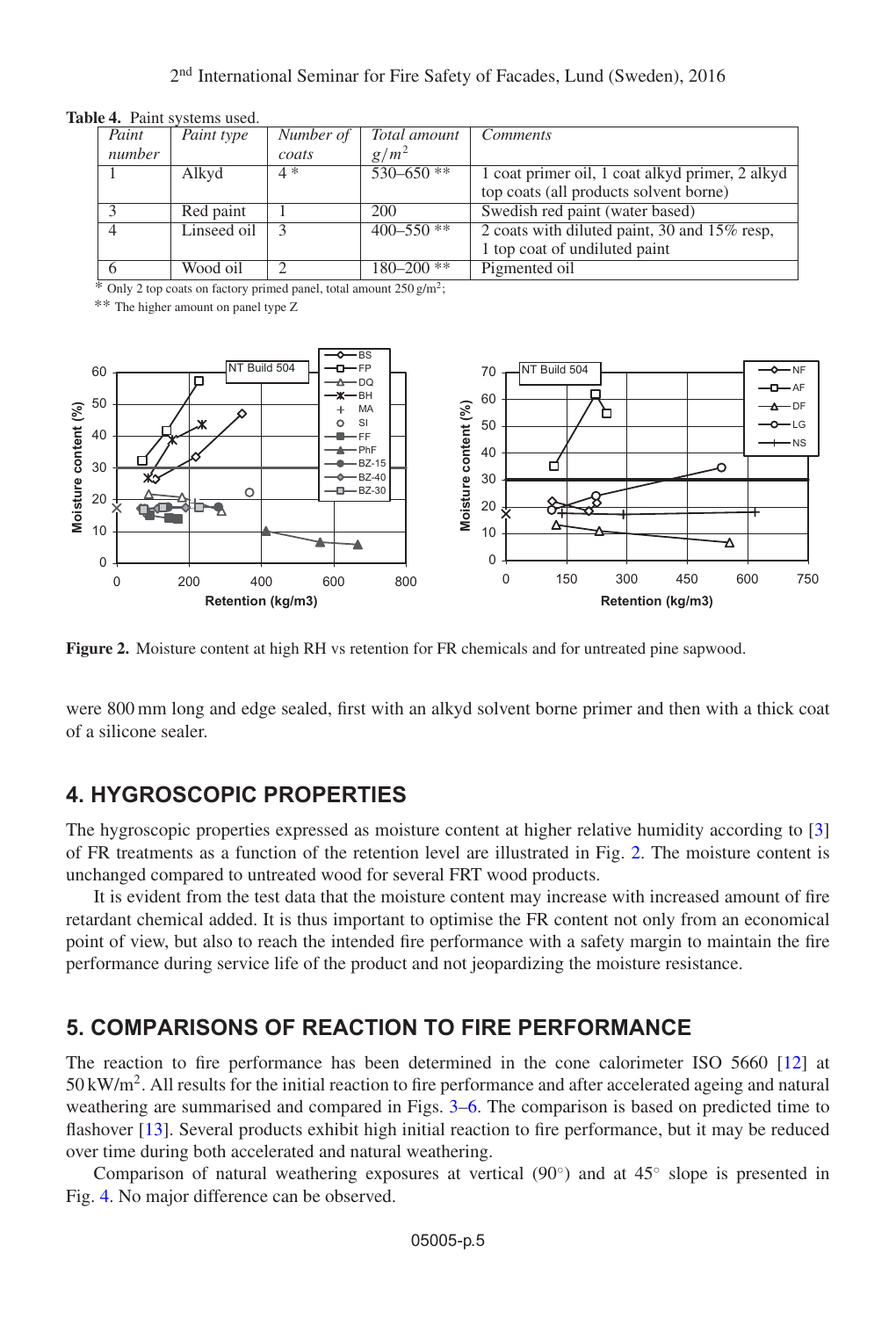<span id="page-5-0"></span>

**Figure 3.** Reaction to fire performance (as predicted time to flashover) before and after accelerated ageing according to NT FIRE 053 Method A, and after natural weathering at 45◦ slope during up to 10 years. Untreated spruce (0) and treated (X, Y, ZA, ZG and VF) spruce. Surface coatings with paints number 1, 3, 4 and 6 are included.

Comparison of accelerated weathering exposures according to Method A and Method B is presented in Figs. [5–](#page-6-1)[6.](#page-7-0) No major difference can be observed.

### **6. DURABILITY OF THE REACTION TO FIRE PERFORMANCE**

The reaction to fire performance is reduced both after accelerated ageing and natural field exposure for most of the FRT products. Only a few FRT products maintain a high fire performance after accelerated and natural exposures. The best performance is found at high retention levels and for FRT products with paint as a protective surface coat. Among the paints, the linseed oil paint (number 4) and the factory primed product ZG were found to exhibit a full maintenance of the reaction to fire performance up to three years. The other FRT products were more or less degraded during the weathering exposure, regardless of a protective coat or not. For products with low retention of FR chemicals and low initial fire class, the maintenance of the fire performance could not be evaluated.

The accelerated ageing thus seems to be equivalent to maximum five years of natural field exposure. However, it should be noticed that the field exposure includes also a certain degree of acceleration. The 45◦ exposure was intended to include some acceleration, but no major difference to the vertical (90◦) orientations was found, see Fig. [4.](#page-6-0) Some indications of a more severe degradation at the vertical orientation were found in a previous study [\[9](#page-9-1)]. This may be explained by the lack of protection on the rear side of the vertical panels, which were open to the weather exposure. On the other hand, the panels at 45◦ slope, were at least partly protected on the rear side from direct influence of rainfall and snow. In a real end use, e.g. as a facade cladding, the rear side is totally protected. Such conditions have to be studied further before a more clear guidance on the accelerating factors can be established.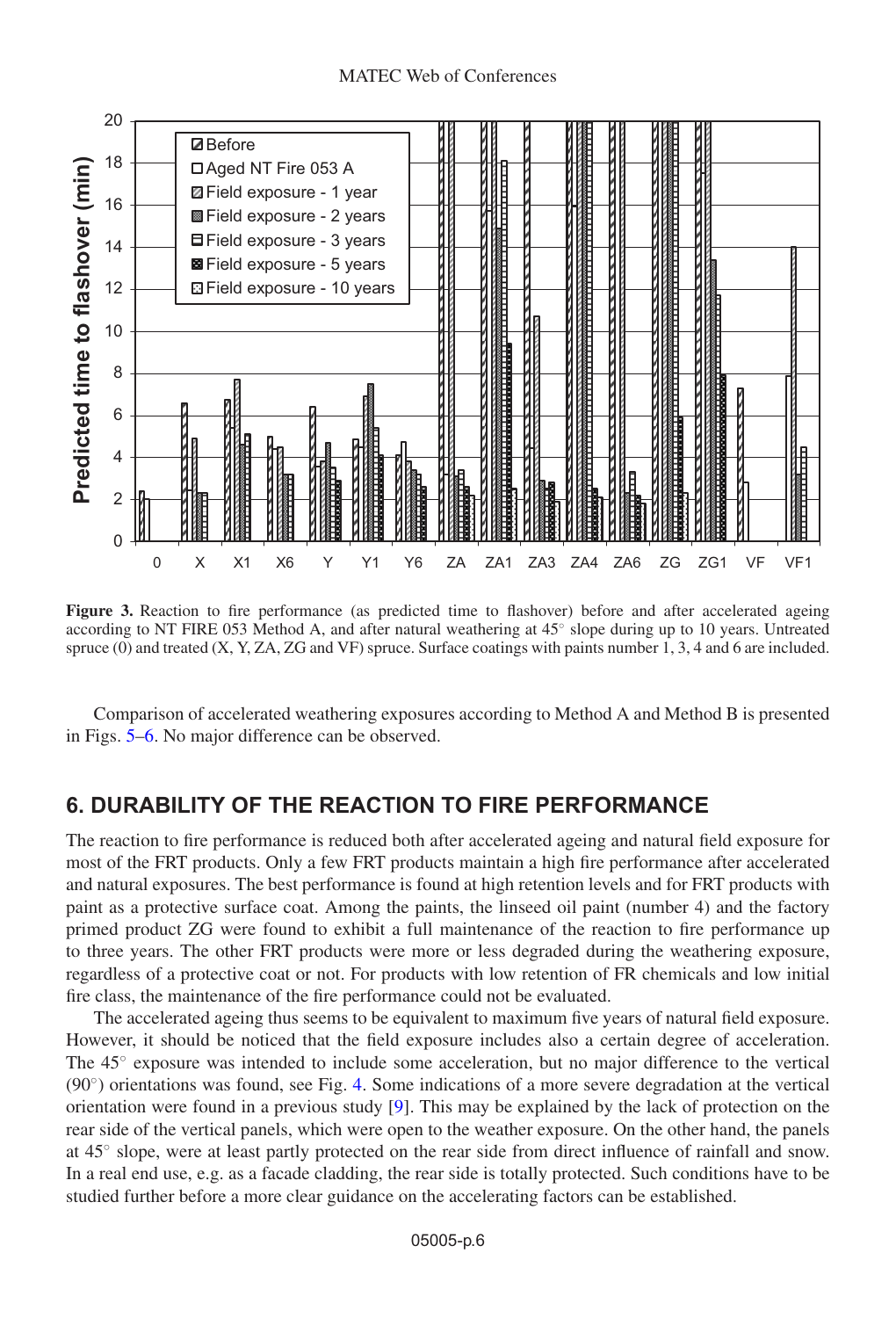<span id="page-6-0"></span>

**Figure 4.** Reaction to fire performance (as predicted time to flashover) before and after accelerated ageing according to NT FIRE 053 Method A, and after natural weathering with wood panels vertical (90<sup>°</sup>) and at 45<sup>°</sup> slope during up to 10 years. Untreated spruce (0) and treated (CI and CM) spruce.

<span id="page-6-1"></span>

**Figure 5.** Reaction to fire performance (as predicted time to flashover) before and after accelerated ageing according to NT FIRE 053 Method A and B, and after natural weathering at 45◦ slope during up to 10 years. Untreated spruce (0) and FR treated (BS, DQ and BH) spruce. Surface coatings with paints number 1 and 4 are included.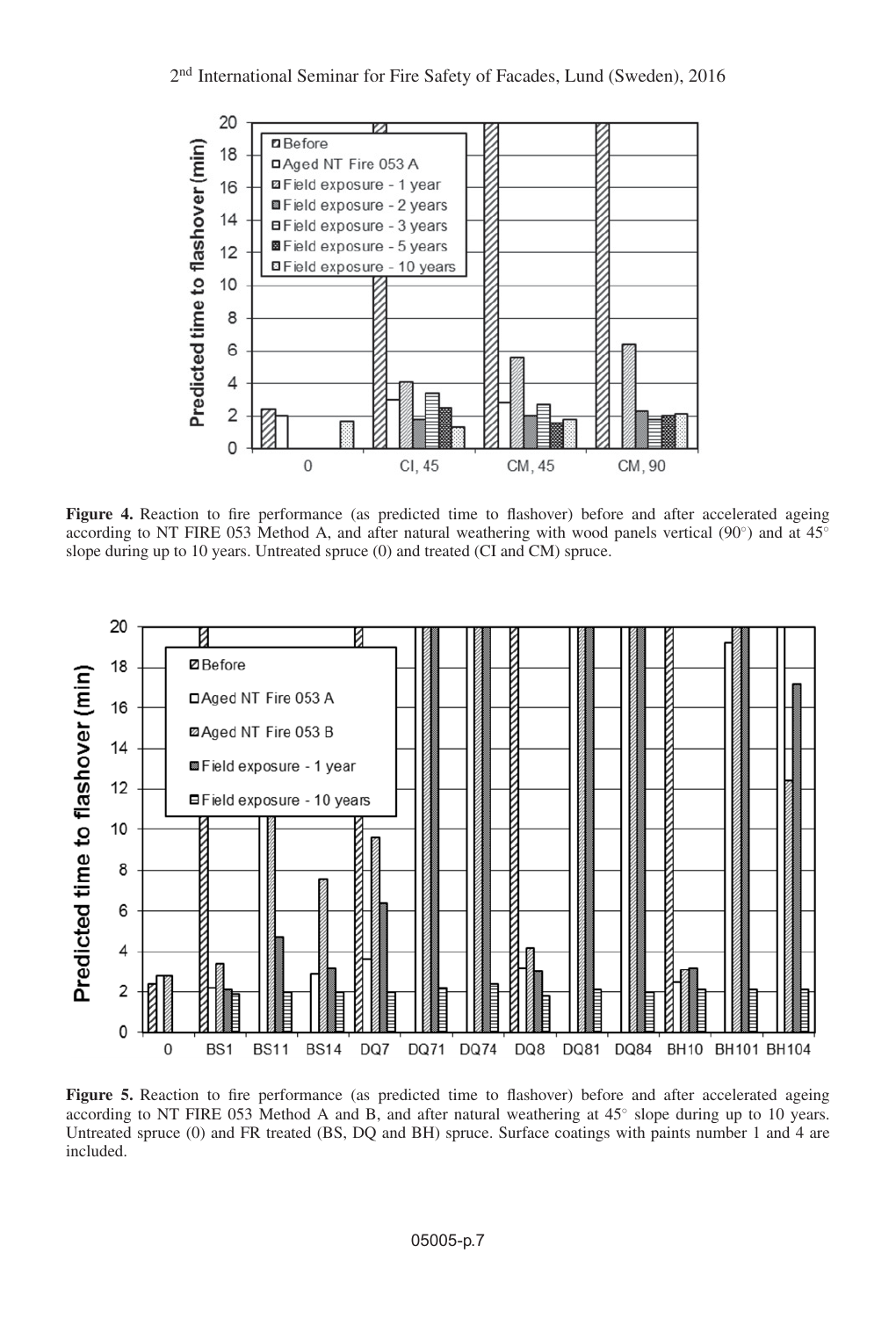<span id="page-7-0"></span>

<span id="page-7-1"></span>Figure 6. Reaction to fire performance (as predicted time to flashover) before and after accelerated ageing according to NT FIRE 053 Method A and B, and after natural weathering at 45◦ slope during up to 10 years. Untreated spruce (0) and FR treated (NF and AF) spruce. Surface coatings with paints number 1 and 4 are included.



**Figure 7.** Reaction to fire performance (as predicted time to flashover) vs mass loss during accelerated ageing of FRT and untreated wood according to NT Fire 053 Method A [\[8](#page-9-0)].

# **7. MASS LOSS DURING WEATHERING**

The mass loss during accelerated ageing and natural weathering may be used as an indicator of the maintained reaction to fire performance over time. Some data are presented in Figs. [7](#page-7-1)[–8.](#page-8-6)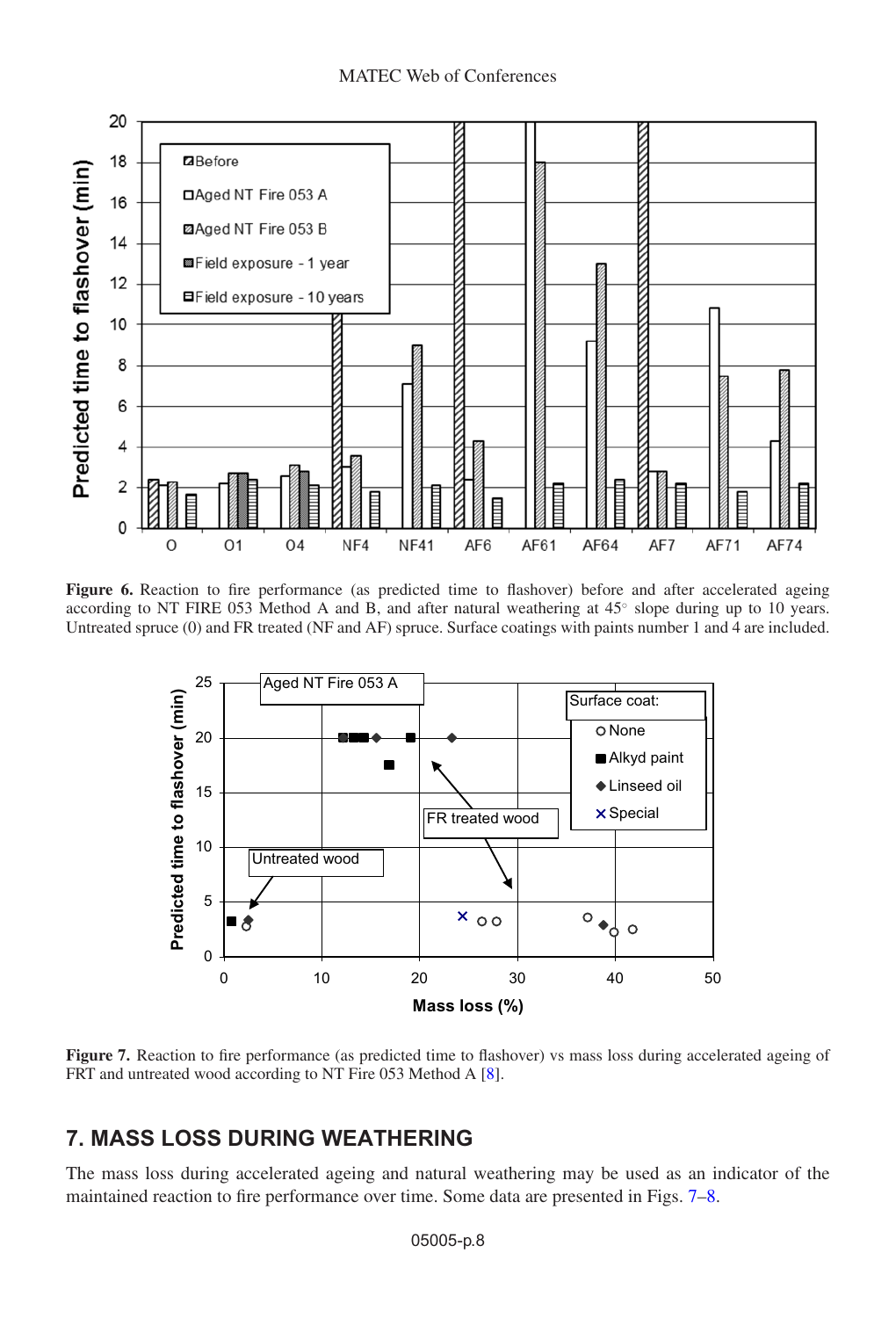<span id="page-8-6"></span>

**Figure 8.** Mass loss during natural weathering of FRT and untreated wood up to ten years.

# **8. CONCLUSIONS AND SUGGESTIONS FOR FURTHER WORK**

Main conclusions are:

- A system with Durability of Reaction to Fire performance (DRF) classes to evaluate the fire performance of FRT wood over time at humid and exterior conditions has been developed. It provides a very useful supplement to requirements on the fire performance in national building codes and enables to guide potential users to find suitable and reliable FRT wood products.
- The hygroscopicity of sufficiently durable FRT wood is about the same as for untreated wood, but much higher for simple inorganic salts.
- The fire properties of FRT wood may be maintained after accelerated ageing and natural weathering if the retention levels are high enough, but several FRT wood products loose most of their improved reaction to fire properties during weathering.
- Paint systems contribute considerably to maintain of the fire performance at exterior applications and are usually needed to maintain the fire performance after weathering.
- The mass loss during accelerated aging and natural weathering may be used as an indicator of the maintained reaction to fire performance over time.
- More experience with correlation of natural field testing and accelerated ageing methods is needed.

### <span id="page-8-0"></span>**References**

- [1] LeVan S, Holmes C A. Effectiveness of fire-retardant treatments for shingles after 10 years of outdoor weathering. Research Paper FPL 474, 1986.
- <span id="page-8-1"></span>[2] Östman B, Voss A, Hughes A, Hovde P J, Grexa O. Durability of fire retardant treated wood at humid and exterior conditions. Review of literature. *Fire and Materials*, **25**, 95–104, 2001.
- <span id="page-8-2"></span>[3] CEN/TS 15912. Durability of reaction to fire performance of fire-retardant treated wood-based products in interior and exterior end-use applications, European Technical Specification, 2012.
- <span id="page-8-3"></span>[4] ASTM D 2898, Standard Methods for Accelerated weathering of fire-retardant-treated wood for fire testing. American Society for Testing and Materials.
- <span id="page-8-4"></span>[5] ASTM D 3201, Standard Test Method for Hygroscopic properties of fire-retardant treated wood and wood-based products. American Society for Testing and Materials.
- <span id="page-8-5"></span>[6] Nordtest method NT FIRE 054. Durability of Reaction to Fire – Performance classes of fireretardant treated wood-based products in interior and exterior end use applications, 2006.